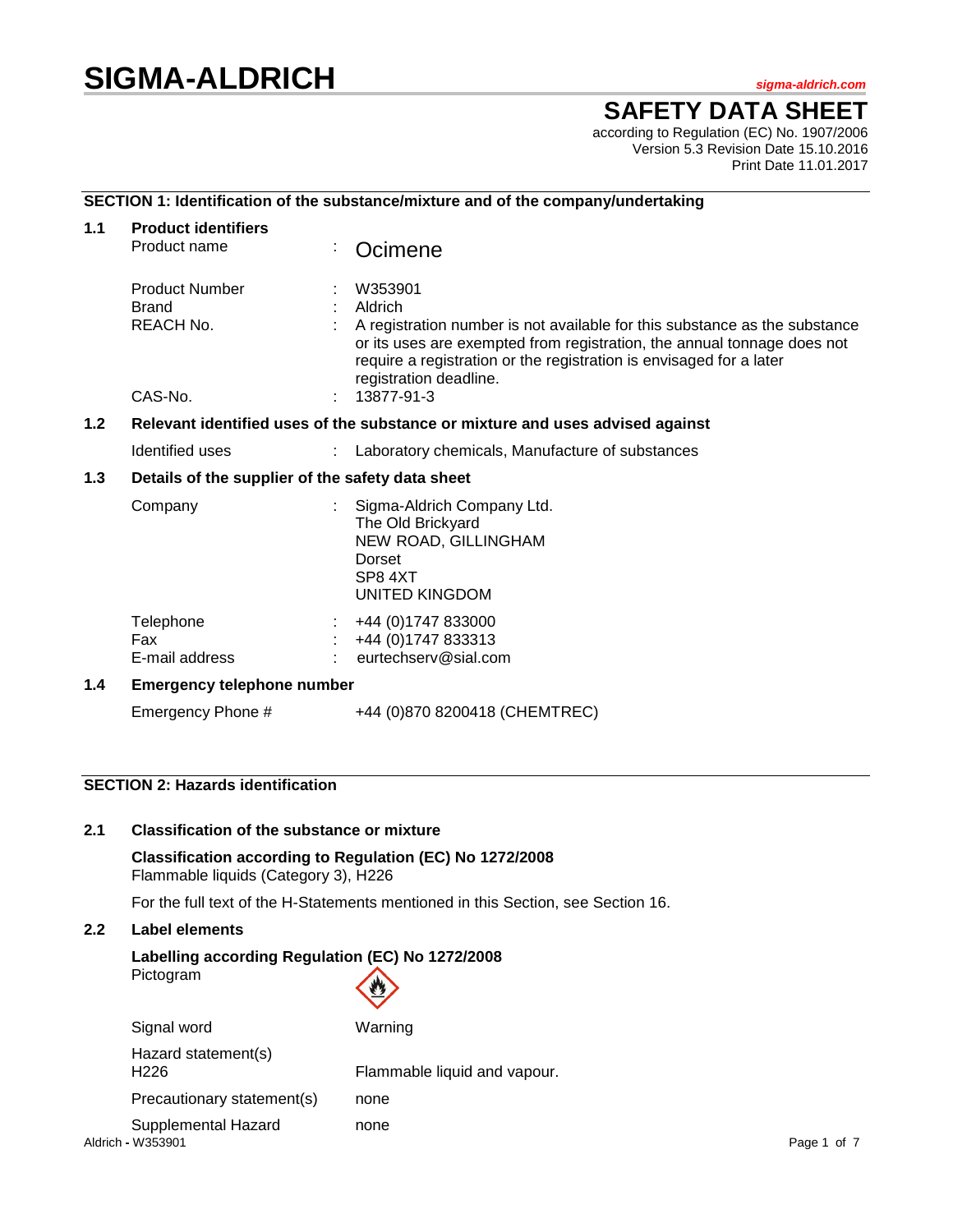**Statements** 

#### **2.3 Other hazards** - none

#### **SECTION 3: Composition/information on ingredients**

#### **3.1 Substances**

| Synonyms         | : 3,7-Dimethyl-1,3,6-octatriene<br>3,7-Dimethyl-1,3,6-octatrien |  |
|------------------|-----------------------------------------------------------------|--|
| Formula          | $\cdot$ C <sub>10</sub> H <sub>16</sub>                         |  |
| Molecular weight | : 136.23 g/mol                                                  |  |
| CAS-No.          | 13877-91-3                                                      |  |
| EC-No.           | $: 237 - 641 - 2$                                               |  |

No components need to be disclosed according to the applicable regulations.

For the full text of the H-Statements mentioned in this Section, see Section 16.

#### **SECTION 4: First aid measures**

#### **4.1 Description of first aid measures**

#### **General advice**

Consult a physician. Show this safety data sheet to the doctor in attendance.

#### **If inhaled**

If breathed in, move person into fresh air. If not breathing, give artificial respiration. Consult a physician.

#### **In case of skin contact**

Wash off with soap and plenty of water. Consult a physician.

#### **In case of eye contact**

Flush eyes with water as a precaution.

#### **If swallowed**

Do NOT induce vomiting. Never give anything by mouth to an unconscious person. Rinse mouth with water. Consult a physician.

#### **4.2 Most important symptoms and effects, both acute and delayed**

The most important known symptoms and effects are described in the labelling (see section 2.2) and/or in section 11

#### **4.3 Indication of any immediate medical attention and special treatment needed** No data available

## **SECTION 5: Firefighting measures**

#### **5.1 Extinguishing media**

#### **Suitable extinguishing media**

For small (incipient) fires, use media such as "alcohol" foam, dry chemical, or carbon dioxide. For large fires, apply water from as far as possible. Use very large quantities (flooding) of water applied as a mist or spray; solid streams of water may be ineffective. Cool all affected containers with flooding quantities of water.

**5.2 Special hazards arising from the substance or mixture** No data available

#### **5.3 Advice for firefighters**

Wear self-contained breathing apparatus for firefighting if necessary.

#### **5.4 Further information**

Use water spray to cool unopened containers.

Aldrich **-** W353901 Page 2 of 7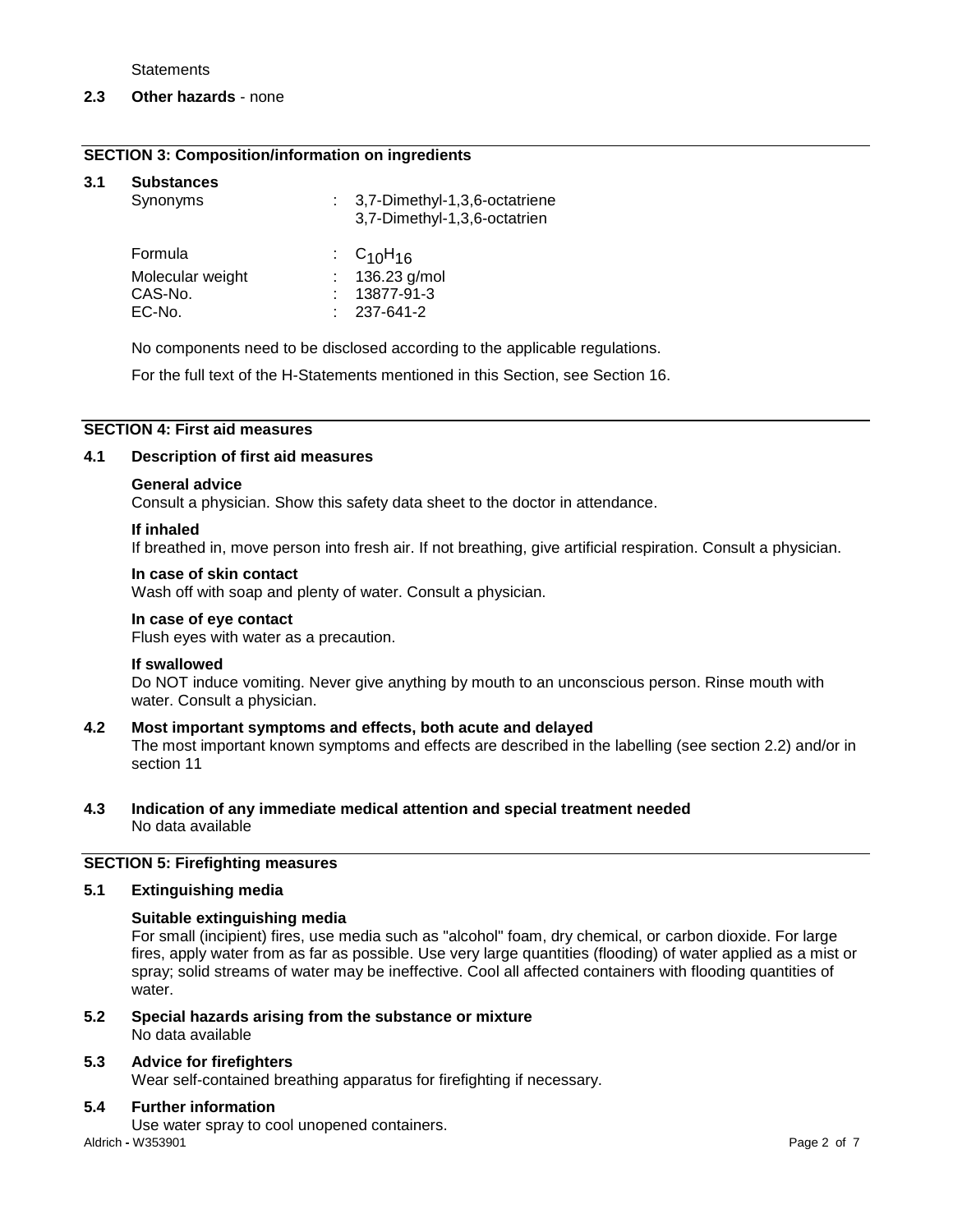## **SECTION 6: Accidental release measures**

#### **6.1 Personal precautions, protective equipment and emergency procedures**

Avoid breathing vapours, mist or gas. Remove all sources of ignition. Beware of vapours accumulating to form explosive concentrations. Vapours can accumulate in low areas. For personal protection see section 8.

#### **6.2 Environmental precautions**

Prevent further leakage or spillage if safe to do so. Do not let product enter drains.

#### **6.3 Methods and materials for containment and cleaning up** Contain spillage, and then collect with an electrically protected vacuum cleaner or by wet-brushing and place in container for disposal according to local regulations (see section 13).

**6.4 Reference to other sections** For disposal see section 13.

#### **SECTION 7: Handling and storage**

## **7.1 Precautions for safe handling**

Avoid inhalation of vapour or mist. Keep away from sources of ignition - No smoking.Take measures to prevent the build up of electrostatic charge.

For precautions see section 2.2.

#### **7.2 Conditions for safe storage, including any incompatibilities**

Store in cool place. Keep container tightly closed in a dry and well-ventilated place. Containers which are opened must be carefully resealed and kept upright to prevent leakage.

#### **7.3 Specific end use(s)**

Apart from the uses mentioned in section 1.2 no other specific uses are stipulated

#### **SECTION 8: Exposure controls/personal protection**

## **8.1 Control parameters**

#### **Components with workplace control parameters** Contains no substances with occupational exposure limit values.

#### **8.2 Exposure controls**

#### **Appropriate engineering controls**

Handle in accordance with good industrial hygiene and safety practice. Wash hands before breaks and at the end of workday.

#### **Personal protective equipment**

#### **Eye/face protection**

Face shield and safety glasses Use equipment for eye protection tested and approved under appropriate government standards such as NIOSH (US) or EN 166(EU).

#### **Skin protection**

Handle with gloves. Gloves must be inspected prior to use. Use proper glove removal technique (without touching glove's outer surface) to avoid skin contact with this product. Dispose of contaminated gloves after use in accordance with applicable laws and good laboratory practices. Wash and dry hands.

The selected protective gloves have to satisfy the specifications of EU Directive 89/686/EEC and the standard EN 374 derived from it.

## **Body Protection**

Impervious clothing, Flame retardant antistatic protective clothing., The type of protective equipment must be selected according to the concentration and amount of the dangerous substance at the specific workplace.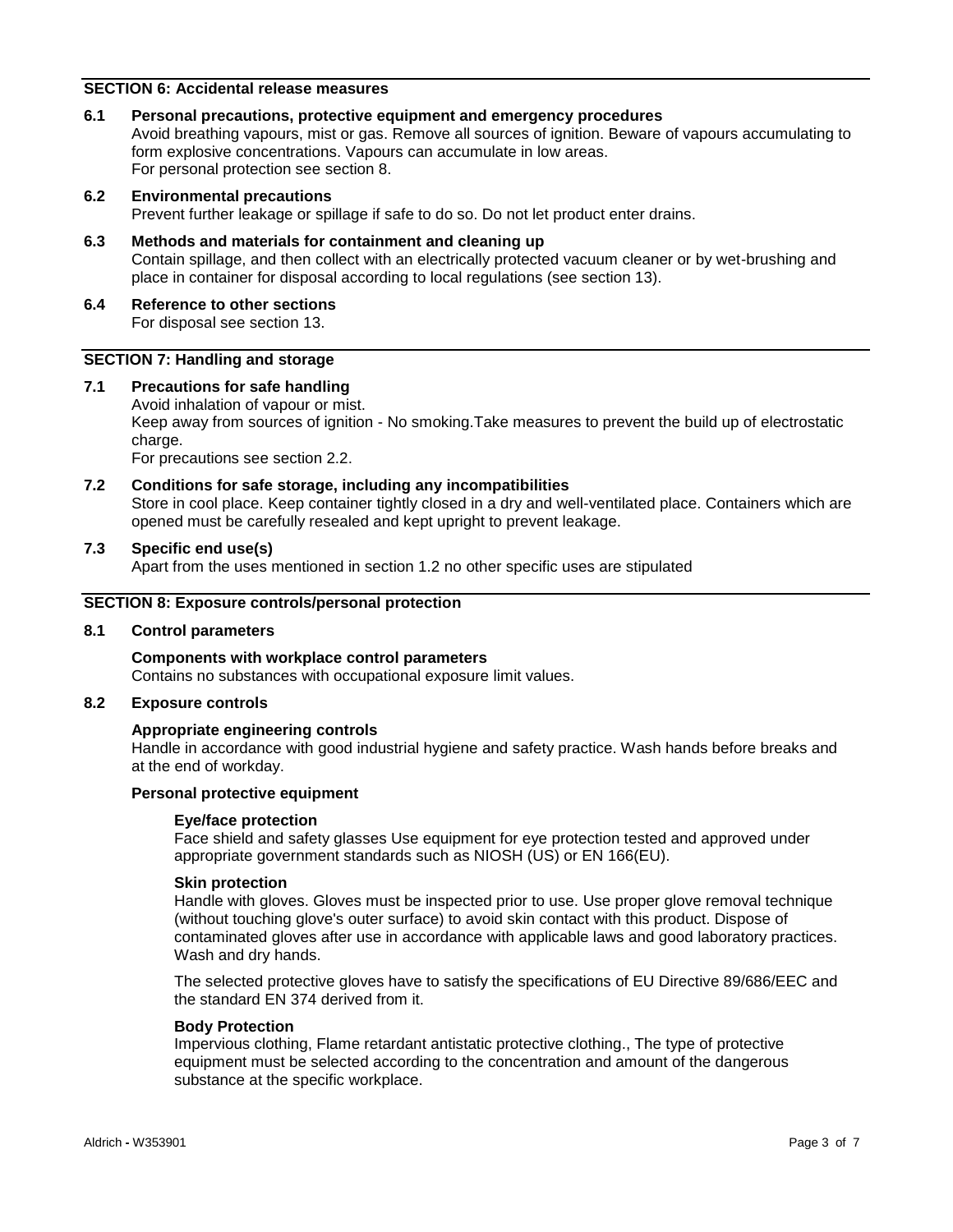#### **Respiratory protection**

Where risk assessment shows air-purifying respirators are appropriate use a full-face respirator with multi-purpose combination (US) or type ABEK (EN 14387) respirator cartridges as a backup to engineering controls. If the respirator is the sole means of protection, use a full-face supplied air respirator. Use respirators and components tested and approved under appropriate government standards such as NIOSH (US) or CEN (EU).

#### **Control of environmental exposure**

Prevent further leakage or spillage if safe to do so. Do not let product enter drains.

## **SECTION 9: Physical and chemical properties**

## **9.1 Information on basic physical and chemical properties**

|     | a) | Appearance                                         | Form: liquid<br>Colour: light yellow |
|-----|----|----------------------------------------------------|--------------------------------------|
|     | b) | Odour                                              | No data available                    |
|     | c) | <b>Odour Threshold</b>                             | No data available                    |
|     | d) | рH                                                 | No data available                    |
|     | e) | Melting point/freezing<br>point                    | No data available                    |
|     | f) | Initial boiling point and<br>boiling range         | 65 - 66 °C at 17 hPa                 |
|     | g) | Flash point                                        | 38 °C - closed cup                   |
|     | h) | Evaporation rate                                   | No data available                    |
|     | i) | Flammability (solid, gas)                          | No data available                    |
|     | j) | Upper/lower<br>flammability or<br>explosive limits | No data available                    |
|     | k) | Vapour pressure                                    | No data available                    |
|     | I) | Vapour density                                     | No data available                    |
|     | m) | Relative density                                   | 0.818 g/cm3 at 20 °C                 |
|     | n) | Water solubility                                   | No data available                    |
|     | O) | Partition coefficient: n-<br>octanol/water         | No data available                    |
|     | p) | Auto-ignition<br>temperature                       | No data available                    |
|     | q) | Decomposition<br>temperature                       | No data available                    |
|     | r) | Viscosity                                          | No data available                    |
|     | s) | <b>Explosive properties</b>                        | No data available                    |
|     | t) | Oxidizing properties                               | No data available                    |
| 9.2 |    | Other safety information                           |                                      |

## No data available

## **SECTION 10: Stability and reactivity**

#### **10.1 Reactivity**

No data available

## **10.2 Chemical stability**

Stable under recommended storage conditions.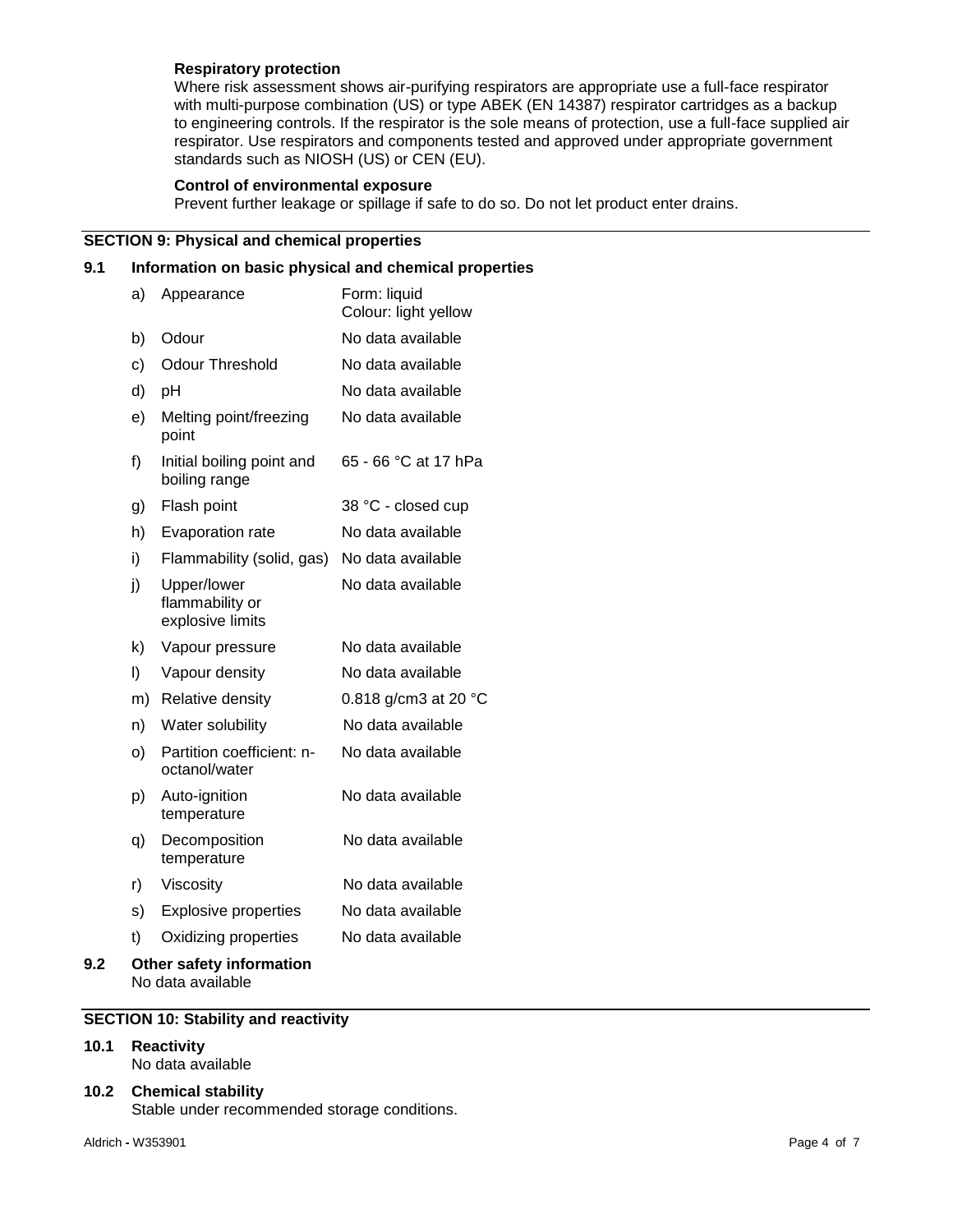- **10.3 Possibility of hazardous reactions** No data available
- **10.4 Conditions to avoid** Heat, flames and sparks.
- **10.5 Incompatible materials** No data available

## **10.6 Hazardous decomposition products** Hazardous decomposition products formed under fire conditions. - Carbon oxides Other decomposition products - No data available In the event of fire: see section 5

## **SECTION 11: Toxicological information**

#### **11.1 Information on toxicological effects**

#### **Acute toxicity** No data available

**Skin corrosion/irritation** No data available

**Serious eye damage/eye irritation** No data available

**Respiratory or skin sensitisation** No data available

**Germ cell mutagenicity** No data available

#### **Carcinogenicity**

IARC: No component of this product present at levels greater than or equal to 0.1% is identified as probable, possible or confirmed human carcinogen by IARC.

## **Reproductive toxicity**

No data available

**Specific target organ toxicity - single exposure** No data available

**Specific target organ toxicity - repeated exposure** No data available

**Aspiration hazard**

No data available

## **Additional Information**

RTECS: Not available

To the best of our knowledge, the chemical, physical, and toxicological properties have not been thoroughly investigated.

#### **SECTION 12: Ecological information**

- **12.1 Toxicity** No data available
- **12.2 Persistence and degradability** No data available
- **12.3 Bioaccumulative potential** No data available
- **12.4 Mobility in soil** No data available